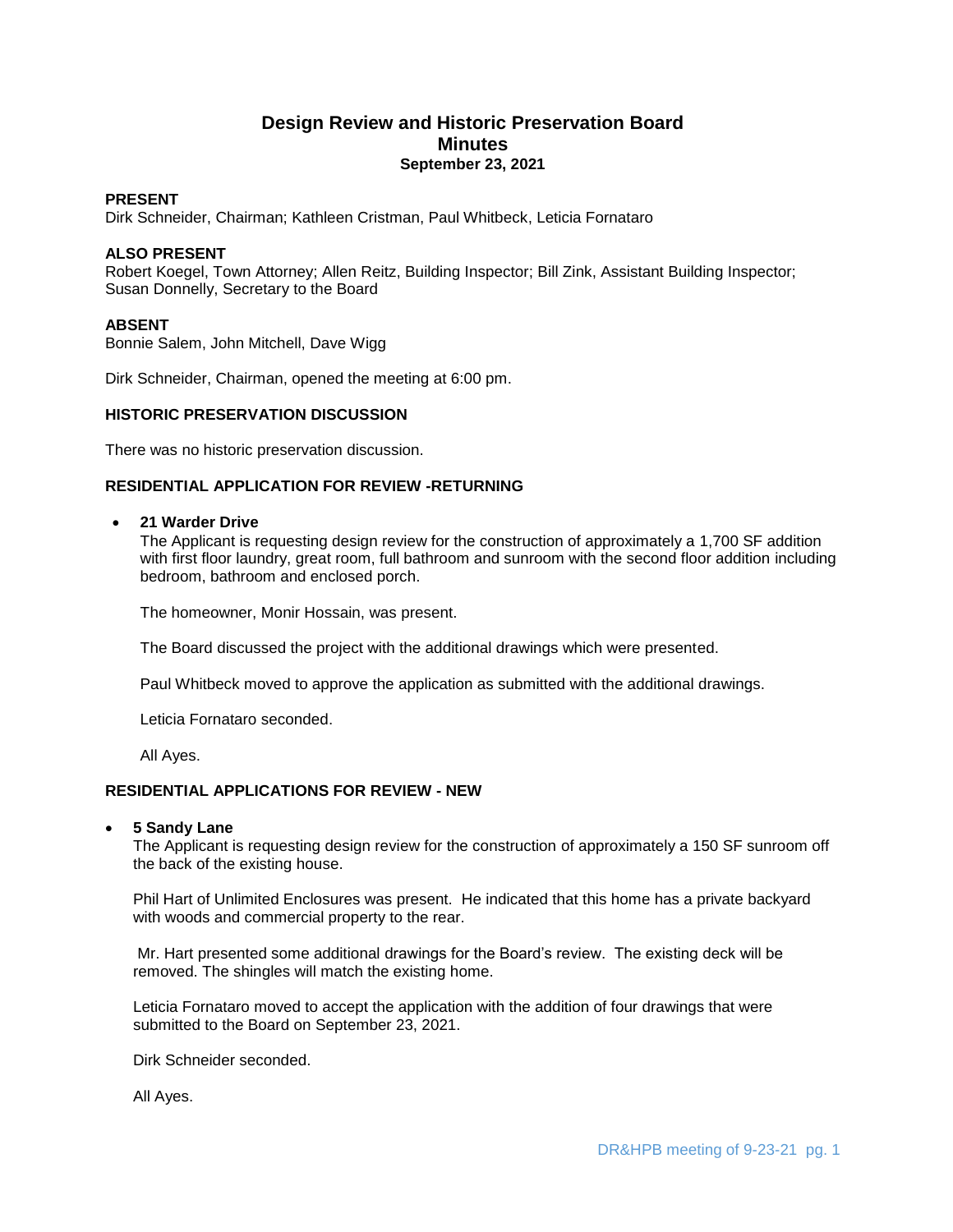#### **23 Butternut Drive**

The Applicant is requesting design review for the construction of approximately a 484 SF addition off the back of the existing house.

This application will be hard at the October 14, 2021 meeting.

### **220 Overbrook Road**

The Applicant is requesting design review for the addition to an existing home. The addition will be approximately 272 square feet and will be located to the rear of the property.

The contractor**,** Terry Masci was present.

The Board expressed concern that the rear elevation is not centered on the left hand side. It is not balanced with the right side of the elevation. Mr. Masci explained that the client needs closet space and closets were added to accommodate that. He stated that the back yard is fenced in and out of sight.

Kathleen Cristman moved to approve the application with the recommendation that the semi-circle window on the left hand side of the rear elevation be removed.

Paul Whitbeck seconded.

All Ayes.

#### **72 Coventry Ridge**

The Applicant is requesting design review for the construction of a two story single family home. The home will have approximately 2800 square feet of livable area and is located in the Coventry Ridge Subdivision.

Jim Connaughton of Coventry Ridge Building Corporation was present.

Mr. Connaughton indicated this style of home featuring vinyl and board and batten is present in the existing subdivision approximately 1/3 mile apart.

Kathleen Cristman moved to accept the application as submitted.

Dirk Schneider seconded.

All Ayes.

#### **73 Coventry Ridge**

The Applicant is requesting design review for the construction of a two story single family home. The home will have approximately 3310 square feet of livable area and is located in the Coventry Ridge Subdivision.

Jim Connaughton of Coventry Ridge Building Corporation was present.

The Board had no questions regarding this application.

Leticia Fornataro moved to accept t the application as submitted.

Kathleen Cristman seconded.

All Ayes.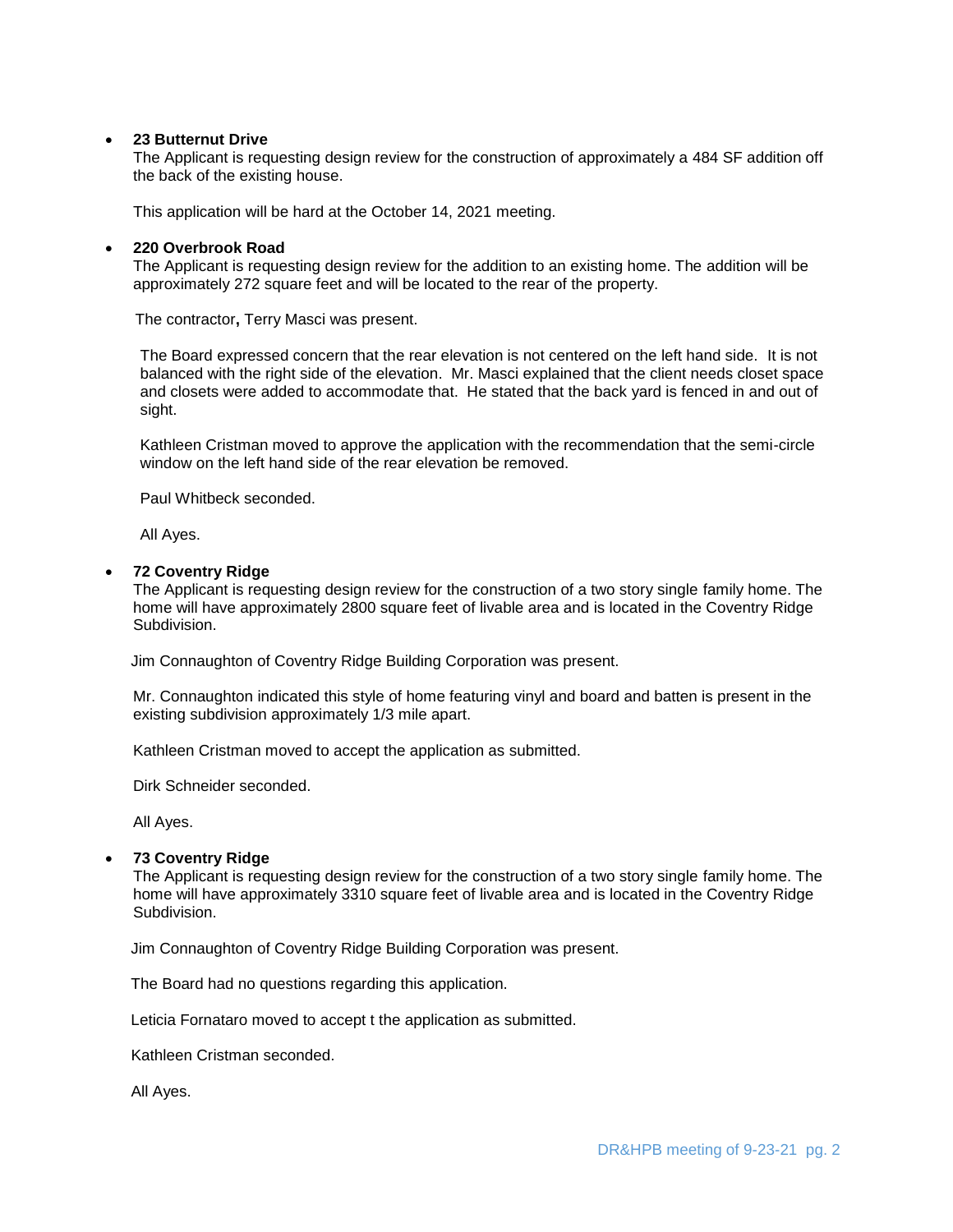### **15 Evesham Place**

The Applicant is requesting design review for the construction of a two story single family home. The home will be approximately 3875 square feet of living space in the Malvern Hills Subdivision.

Marie Kenton of Ketmar was present to discuss the application with the Board.

Ms. Kenton indicated this home is angled on a private drive and will be all the same gray color.

Paul Whitbeck moved to approve the application with the rendering submitted on 9/23/21.

Kathleen Cristman seconded.

All Ayes.

#### **40 Nature View**

The Applicant is requesting design review for the construction of a two story single family home. The home will have approximately 2940 square feet of livable area and is located in the Country Pointe Subdivision.

Lou Masi of Mascot Inc. was present.

The Board expressed concern about the massing and lack of fenestration on the left and right elevations. There was discussion about adding transom windows to add architectural interest.

Dirk Schneider moved to approve the application as submitted with the condition of adding two transom windows flanking the fireplace on the left elevation and the recommendation of adding one transom window on the right elevation.

Leticia Fornataro seconded.

All Ayes.

### **COMMERCIAL APPLICATIONS FOR REVIEW - SIGNS**

#### **3240-3246 Monroe Avenue**

The Applicant has requested design review for the addition of a business identification signs. The building sign will be approximately 54.1 square feet centered over the entrance. The sign meets the zoning for this area and will identify the business "Spectrum".

No representative was present to discuss this application with the Board.

The sign includes the company logo lit by white LED lights.

Kathleen Cristman moved to accept the application as submitted.

Paul Whitbeck seconded.

All Ayes.

## **REVIEW OF MINUTES OF SEPTEMBER 9, 2021 MEETING**

Dirk Schneider moved to accept the minutes of September 9, 2021 as written.

All Ayes.